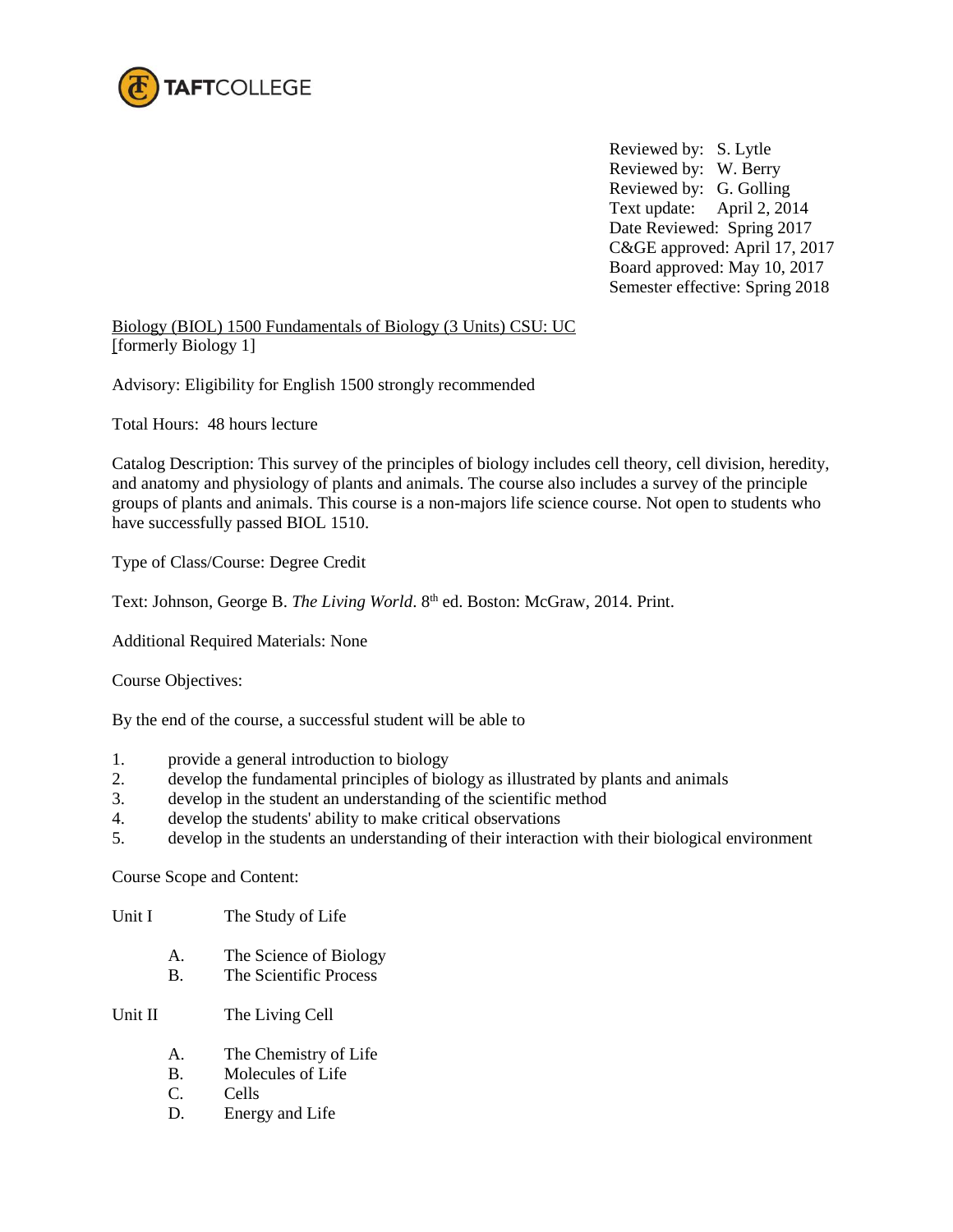

| Е. | Photosynthesis |
|----|----------------|
|----|----------------|

F. How Cells Harvest Energy from Food

Unit III The Continuity of Life

- A. Mitosis
- B. Meiosis
- C. Foundations of Genetics
- D. Genetic Material
- E. How Genes Work

## Unit IV The Evolution and Diversity of Life

- A. Evolution and Natural Selection
	- B. Classification of Organisms
	- C. Prokaryotes and Viruses
- D. Protists
- E. Fungi

## Unit V Plant Life

- A. Evolution of Plants
- B. Plant form and Function
- Unit VI Evolution of Animal Life
	- A. Evolution of the Animal Phyla
	- B. History of the Vertebrates
	- C. How Humans Evolved

## Unit VII Animal Life

- A. Circulation or
- B. Respiration or
- C. Digestion or
- D. Nervous System or
- E. Reproduction and Development

## Unit VIII The Living Environment

- A. Populations and Communities
- B. Ecosystems<br>C. Behavior and
- Behavior and the Environment or
- D. How Humans Influence the Living World

Learning Activities Required Outside of Class:

The students in this class will spend a minimum of 6 hours per week outside of the regular class time doing the following: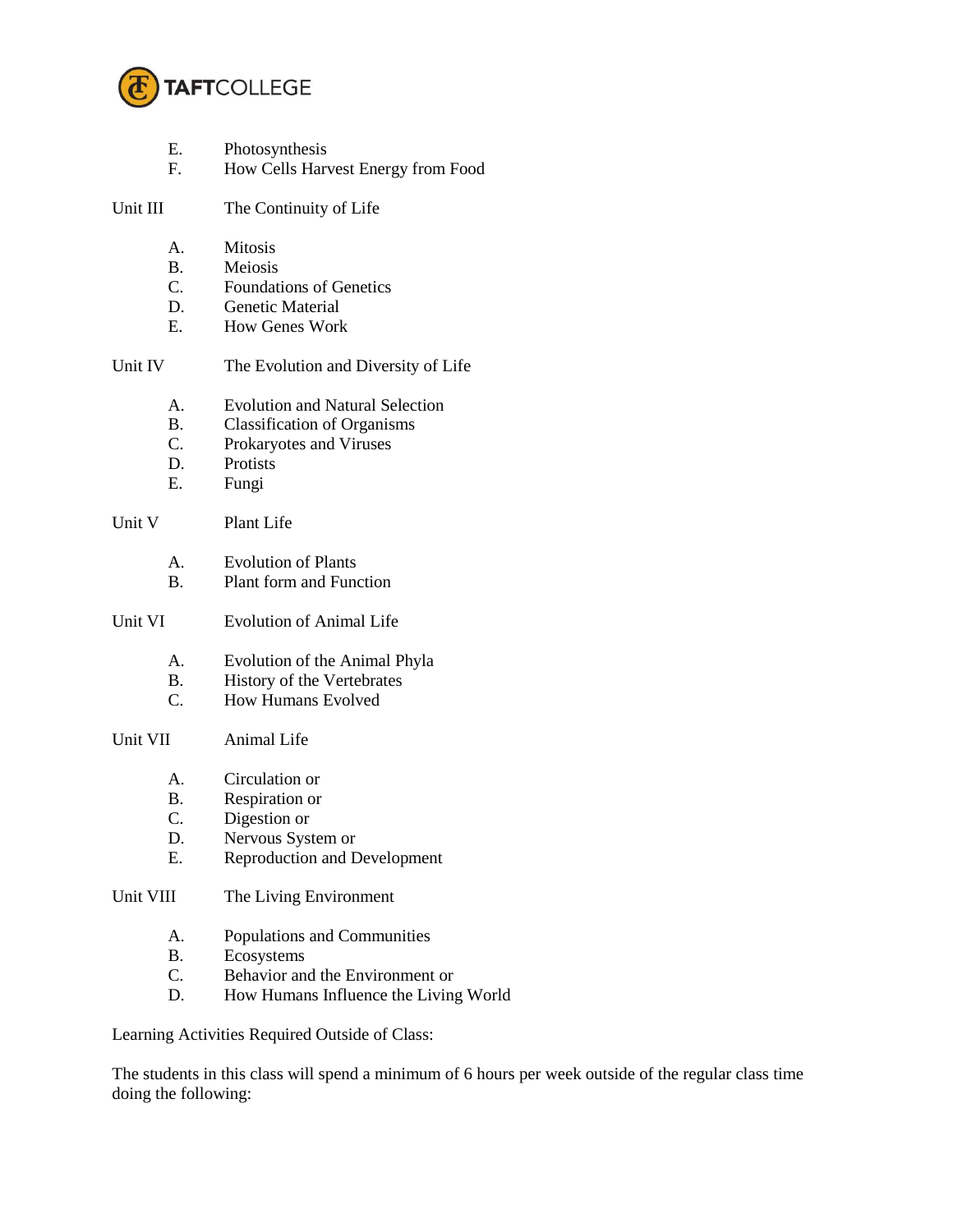

- 1. Studying
- 2. Answering questions
- 3. Skill practice
- 4. Completing required reading
- 5. Problem solving
- 6. Written work

Methods of Instruction:

- 1. Assigned readings from text and selected references
- 2. Lecture and demonstration by instructor
- 3. Multimedia presentations<br>4. Class discussions
- Class discussions

Methods of Evaluation:

- 1. Substantial writing assignments, including:
	- a. essay exams
	- b. term or other papers
- 2. Computational or non-computational problem-solving demonstrations, including:
	- a. exams
	- b. homework problems
	- c. quizzes
- 3. Other examinations, including:
	- a. multiple choice
	- b. matching items
	- c. true/false items
	- d. completion

Supplemental Data:

| TOP Code:                    | 040100-Biology                   |
|------------------------------|----------------------------------|
| <b>SAM Priority Code:</b>    | E: Non-Occupational              |
| Funding Agency:              | Y: Not Applicable                |
| Program Status:              | 1: Program Applicable            |
| Noncredit Category:          | Y: Not Applicable                |
| <b>Special Class Status:</b> | N: Course is not a special class |